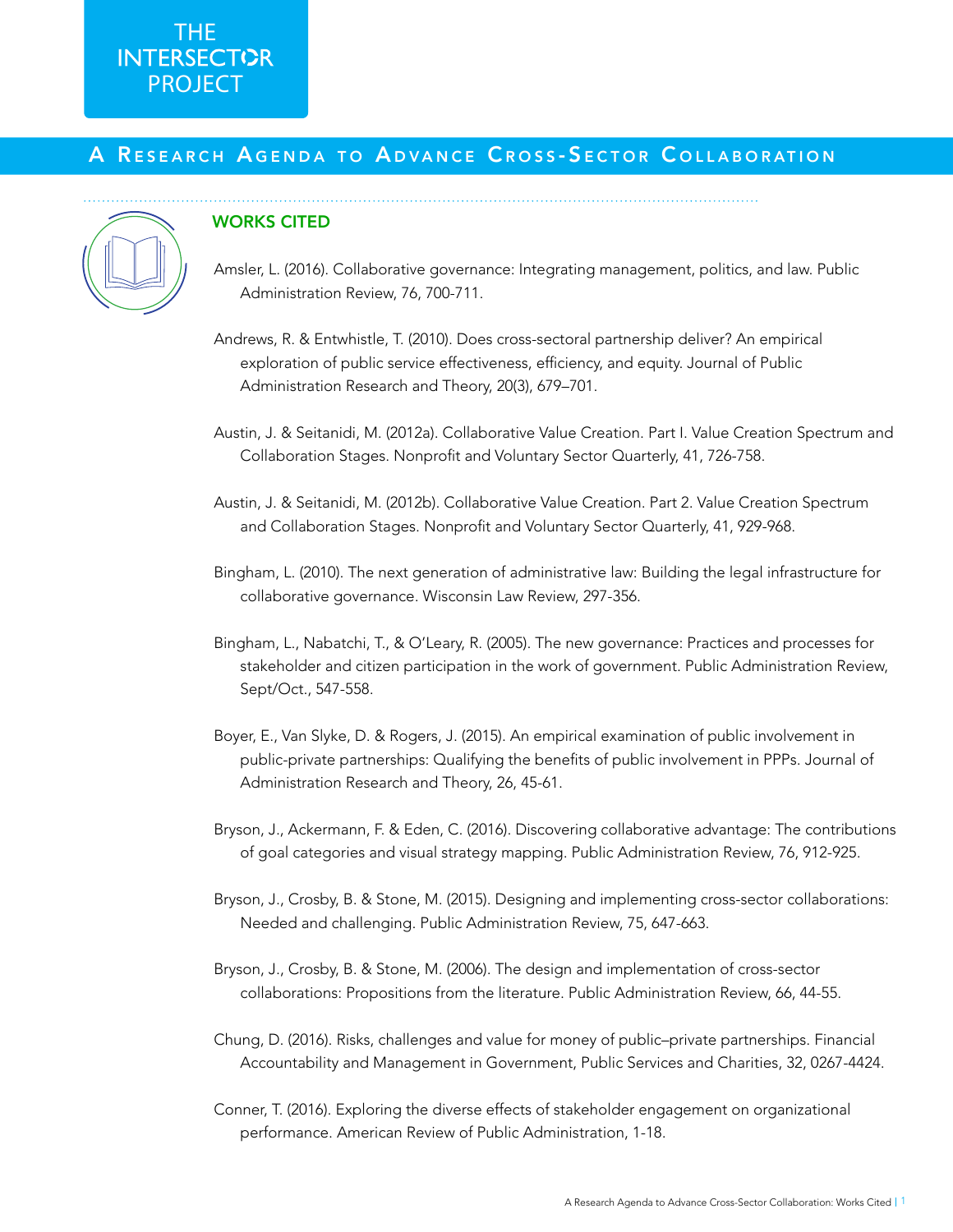## THE PROJECT

### A RESEARCH AGENDA TO ADVANCE CROSS-SECTOR COLLABORATION



#### WORKS CITED

- Donahue, J. D., & Zeckhauser, R. J. (2011). Collaborative governance: Private roles for public goals in turbulent times. Princeton University Press.
- El Ansari, W., Phillips, C.J. & Hammick, M. (2001). Collaboration and partnerships: Developing the evidence base, Health & Social Care in the Community. 9, 215.
- Emerson, K. & Nabatchi, T. (2015). Collaborative Governance Regimes. Georgetown University Press.
- Grudinschi, D., Hallikas, J., Kaljunen, L., Puustinen, A. & Slintonen, S. (2015). Creating value in networks: A value network mapping method for assessing the current and potential value networks in cross-sector collaboration. The Innovation Journal: The Public Sector Innovation Journal, 18, Article 7.
- Hodge, G. A., & Greve, C. (2007). Public–private partnerships: An international performance review, Public Administration Review, 67, 545–58.
- Johnson, D., Quinn, E., Podrabsky M, Beckwith-Stanley N, Chan N., Ellings A., Kovacs T. & Lane C. (2013). Perceived impact and feasibility of strategies to improve access to healthy foods in Washington State, USA. Public Health and Nutrition, 12, 2178-87.
- Keyton, J., Ford, D. J., & Smith, F. L. (2008). A mesolevel communicative model of collaboration. Communication Theory, 18, 376–406.
- Mandell, M., Keast, R. & Chamberlain, D. (2016). Collaborative networks and the need for a new management language. Public Management Review, July, 1-16.
- Mattessich, P. & Rausch, E. (2014). Cross-sector collaboration to improve community health: A view of the current landscape. Health Affairs, 33, 1968-1974.
- Milam, J. M., & Heath, R. G. (2014). Participative democracy and voice: Rethinking community collaboration beyond neutral structures. Journal of Applied Communication Research, 42, 366- 386.
- Miner, A. S., Kim, J. Y., Holzinger, I. W., & Haunschild, P. (1999). Fruits of failure: Organizational failure and population-level learning. Advances in Strategic Management, 16, 187–220.